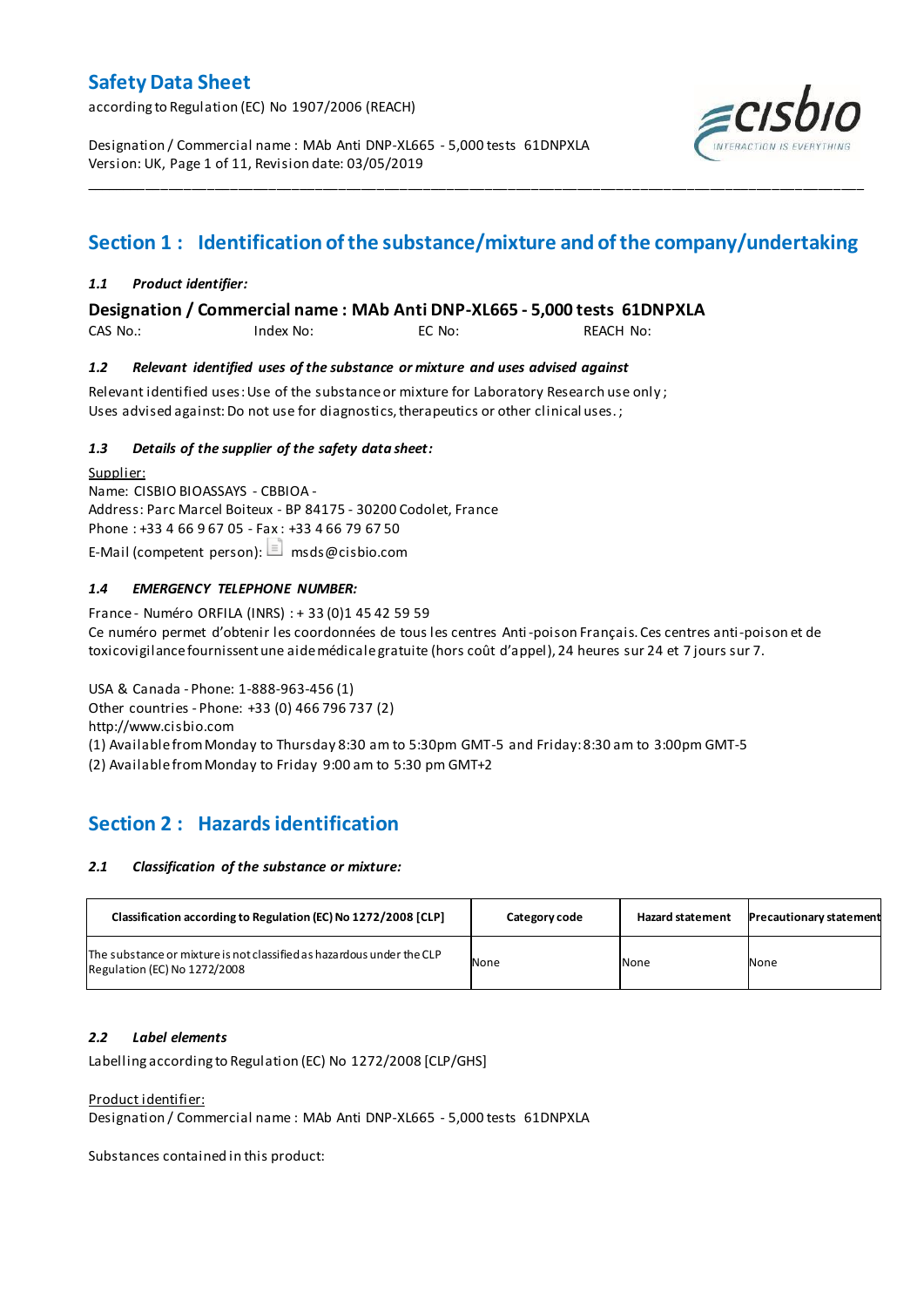according to Regulation (EC) No 1907/2006 (REACH)

Designation / Commercial name : MAb Anti DNP-XL665 - 5,000 tests 61DNPXLA Version: UK, Page 2 of 11, Revision date: 03/05/2019



Hazard pictograms

Signal word:

Hazard and precautionary statements:

#### *2.3 Other hazards*

The mixture does not contain substances classified as 'Substances of Very High Concern' (SVHC) >= 0.1% published by the European CHemicals Agency (ECHA) under article 57 of REACH. The mixture satisfies neither the PBT nor the vPvB criteria for mixtures in accordance with annexe XIII of the REACH regulations EC 1907/2006. ; Adverse human health effects and symptoms:

\_\_\_\_\_\_\_\_\_\_\_\_\_\_\_\_\_\_\_\_\_\_\_\_\_\_\_\_\_\_\_\_\_\_\_\_\_\_\_\_\_\_\_\_\_\_\_\_\_\_\_\_\_\_\_\_\_\_\_\_\_\_\_\_\_\_\_\_\_\_\_\_\_\_\_\_\_\_\_\_\_\_\_\_\_\_\_\_\_\_\_\_\_\_\_\_\_\_\_\_\_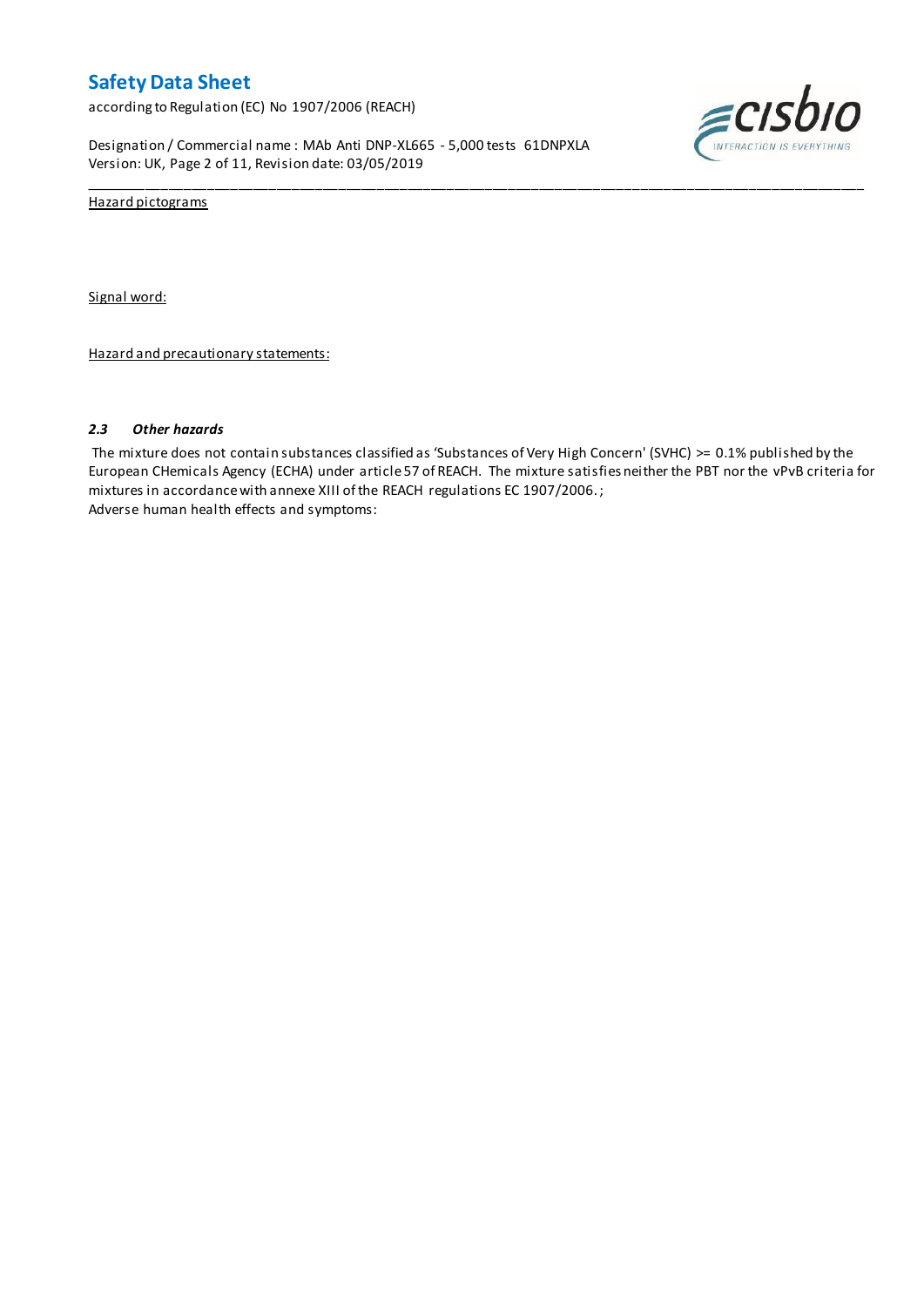according to Regulation (EC) No 1907/2006 (REACH)



Designation / Commercial name : MAb Anti DNP-XL665 - 5,000 tests 61DNPXLA Version: UK, Page 3 of 11, Revision date: 03/05/2019

# **Section 3 : Composition/information on ingredients**

### *3.2 Mixtures*

Hazardous ingredients:

This mixture does not contain any hazardous substances at the concentration limits given in Regulation (EC) No. 1272/2008 and OSHA Hazard Communication Standard 29 CFR 1910.1200.

\_\_\_\_\_\_\_\_\_\_\_\_\_\_\_\_\_\_\_\_\_\_\_\_\_\_\_\_\_\_\_\_\_\_\_\_\_\_\_\_\_\_\_\_\_\_\_\_\_\_\_\_\_\_\_\_\_\_\_\_\_\_\_\_\_\_\_\_\_\_\_\_\_\_\_\_\_\_\_\_\_\_\_\_\_\_\_\_\_\_\_\_\_\_\_\_\_\_\_\_\_

Additional information: Full text of H- and EUH-phrases: see SECTION 16.

# **Section 4 : First aid measures**

## *4.1 Description of first aid measures*

**General information**:Do not leave affected person unattended. ; Remove affected person from the danger area and lay down. ;

Following inhalation:In case of respiratory tract irritation, consult a physician. ; Provide fresh air.;

**Following skin contact**:After contact with skin, wash immediately with water ; Remove contaminated clothing ;

**Following eye contact**:After contact with the eyes, rinse with water with the eyelids open for a sufficient length of time, then consult an ophthalmologist immediately. ;

**Following ingestion**:Do NOT induce vomiting. ; Give nothing to eat or drink. ; If accidentally swallowed ri nse the mouth with plenty of water (only if the person is conscious) and obtain immediate medical attention. ;

**Self-protection of the first aider**:

## *4.2 Most important symptoms and effects, both acute and delayed*

Symptoms:No known symptoms to date. ; Effects:

## *4.3 Indication of any immediate medical attention and special treatment needed*

Notes for the doctor:

## **Section 5 : Firefighting measures**

## *5.1 Extinguishing media:*

**Suitable extinguishing media**:This product is not flammable. Use extinguishing agent suitable for type of surrounding fire ;

## *5.2 Special hazards arising from the substance or mixture*

Hazardous combustion products:/

## *5.3 Advice for fire-fighters*

Wear Protective clothing. ;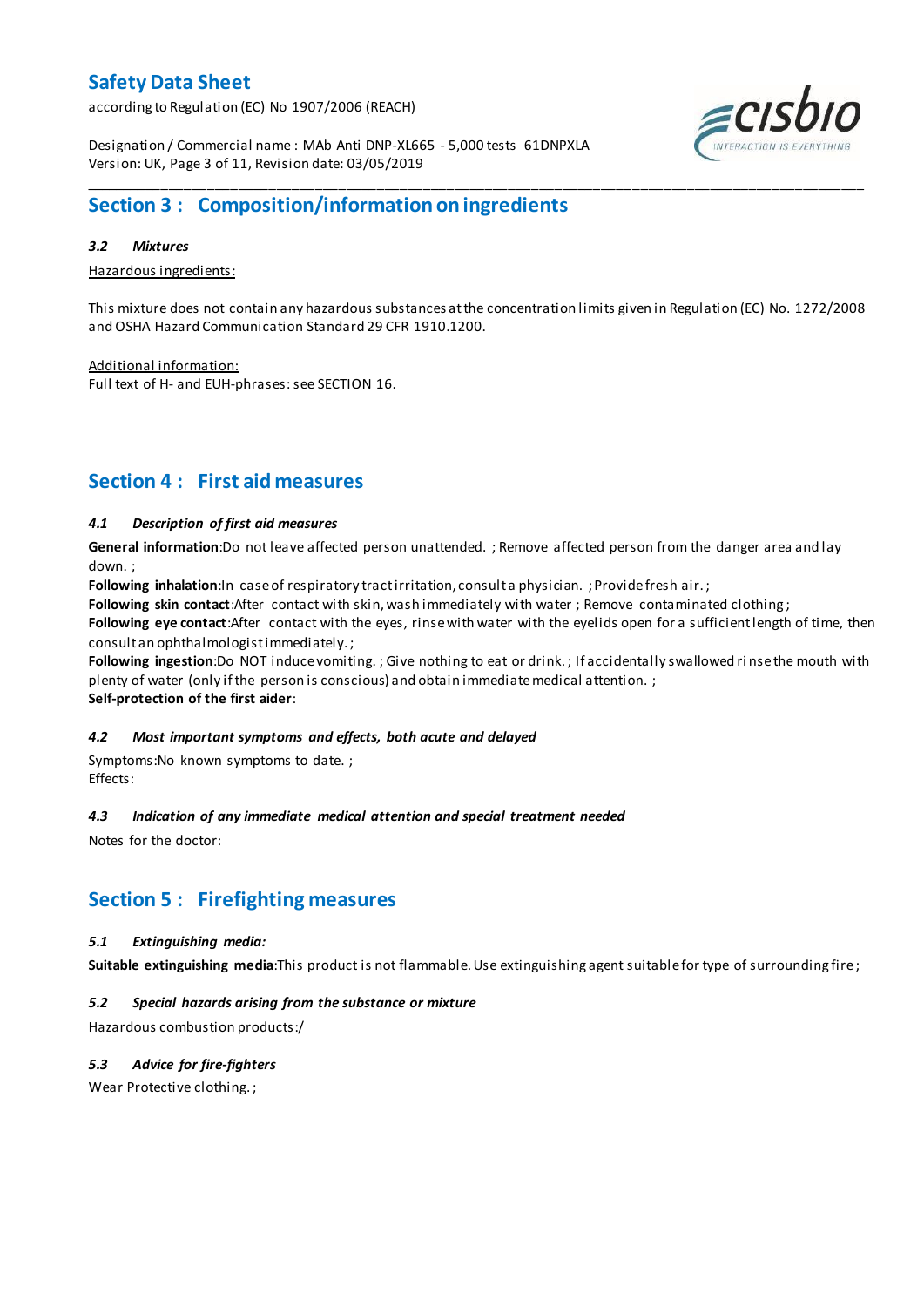according to Regulation (EC) No 1907/2006 (REACH)

Designation / Commercial name : MAb Anti DNP-XL665 - 5,000 tests 61DNPXLA Version: UK, Page 4 of 11, Revision date: 03/05/2019



## **Section 6 : Accidental release measures**

### *6.1 Personal precautions, protective equipment and emergency procedures*

Emergency procedures: Provide adequate ventilation. ; Emergency procedures: Remove persons to safety. ; Personal precautions: Use personal protection equipment (see secti on 8). ;

\_\_\_\_\_\_\_\_\_\_\_\_\_\_\_\_\_\_\_\_\_\_\_\_\_\_\_\_\_\_\_\_\_\_\_\_\_\_\_\_\_\_\_\_\_\_\_\_\_\_\_\_\_\_\_\_\_\_\_\_\_\_\_\_\_\_\_\_\_\_\_\_\_\_\_\_\_\_\_\_\_\_\_\_\_\_\_\_\_\_\_\_\_\_\_\_\_\_\_\_\_

### *6.2 Environmental precautions*

Do not allow to enter into surface water or drains. ; Ensure all waste water is collected and treated via a waste water treatment plant. ;

#### *6.3 Methods and material for containment and cleaning up*

For cleaning up:Suitable material for taking up: Absorbing material, organic ; Other information:

### *6.4 Reference to other sections*

Additional information:

## **Section 7 : Handling and storage**

### *7.1 Precautions for safe handling*

#### Protective measures:

Advice on safe handling:Avoid contact with skin, eyes and clothes. ; Avoid: Eye contact ; Avoid: Generation/formation of aerosols ; Avoid: Skin contact ; Avoid: inhalation ; In the immediate working surroundings there must be: Emergency shower installed ; In the immediate working surroundings there must be: Provide eye shower and label its location conspicuously; Wash contaminated clothing immediately. ;

Fire preventions:

Do not eat, drink or smoke in areas where reagents are handled. ; Do not pipet by mouth ; Wear suitable one-way gloves at work ;

Advice on general occupational hygiene

Handle in accordance with good industrial hygiene and safety practice ; Observe technical data sheet. ; Remove contaminated, saturated clothing. ; Wash hands before breaks and after work. ;

## *7.2 Conditions for safe storage, including any incompatibilities*

Technical measures and storage conditions:

Requirements for storage rooms and vessels: Keep container tightly closed. ; Keep-store only in original container or in properly labeled containers ; Hints on storage assembly: Materials to avoid: Further information on storage conditions:

#### *7.3 Specific end uses:*

Recommendations on specific end uses: Observe technical data sheet. ;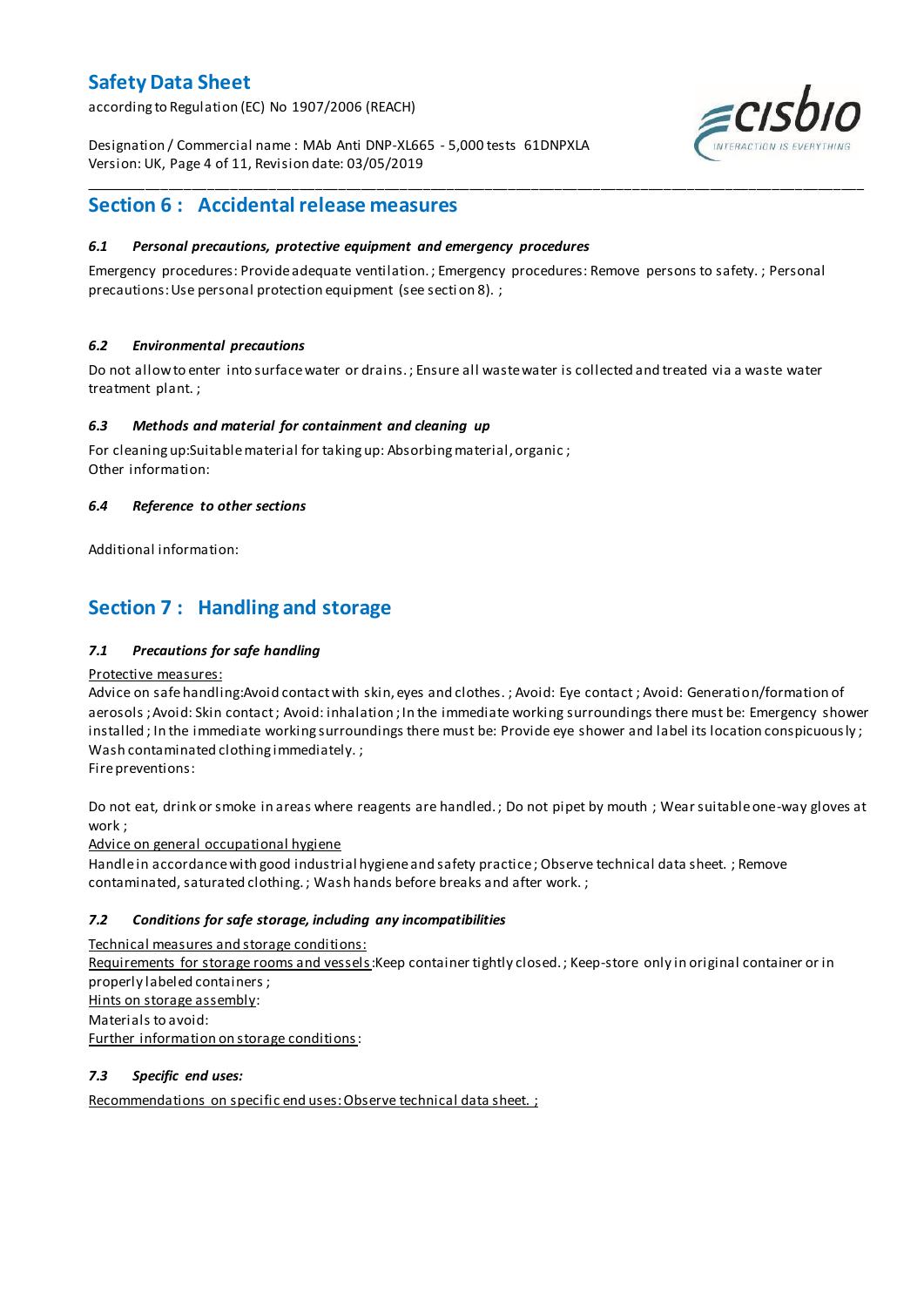according to Regulation (EC) No 1907/2006 (REACH)

Designation / Commercial name : MAb Anti DNP-XL665 - 5,000 tests 61DNPXLA Version: UK, Page 5 of 11, Revision date: 03/05/2019

\_\_\_\_\_\_\_\_\_\_\_\_\_\_\_\_\_\_\_\_\_\_\_\_\_\_\_\_\_\_\_\_\_\_\_\_\_\_\_\_\_\_\_\_\_\_\_\_\_\_\_\_\_\_\_\_\_\_\_\_\_\_\_\_\_\_\_\_\_\_\_\_\_\_\_\_\_\_\_\_\_\_\_\_\_\_\_\_\_\_\_\_\_\_\_\_\_\_\_\_\_



# **Section 8 : Exposure controls/personal protection**

## *8.1 Control parameters*

Preliminary remark:

- 8.1.1 Occupational exposure limits:
	- France
	- Spain
	- **•** Germany
	- Italia
	- Greece
	- UK
	- OSHA (USA)
- 8.1.2 Biological limit values (Germany):
- 8.1.3 Exposure limits at intended use (Germany):
- 8.1.4 DNEL/PNEC-values:
	- DNEL worker
	- DNEL consumer

DNEL remark:

• PNEC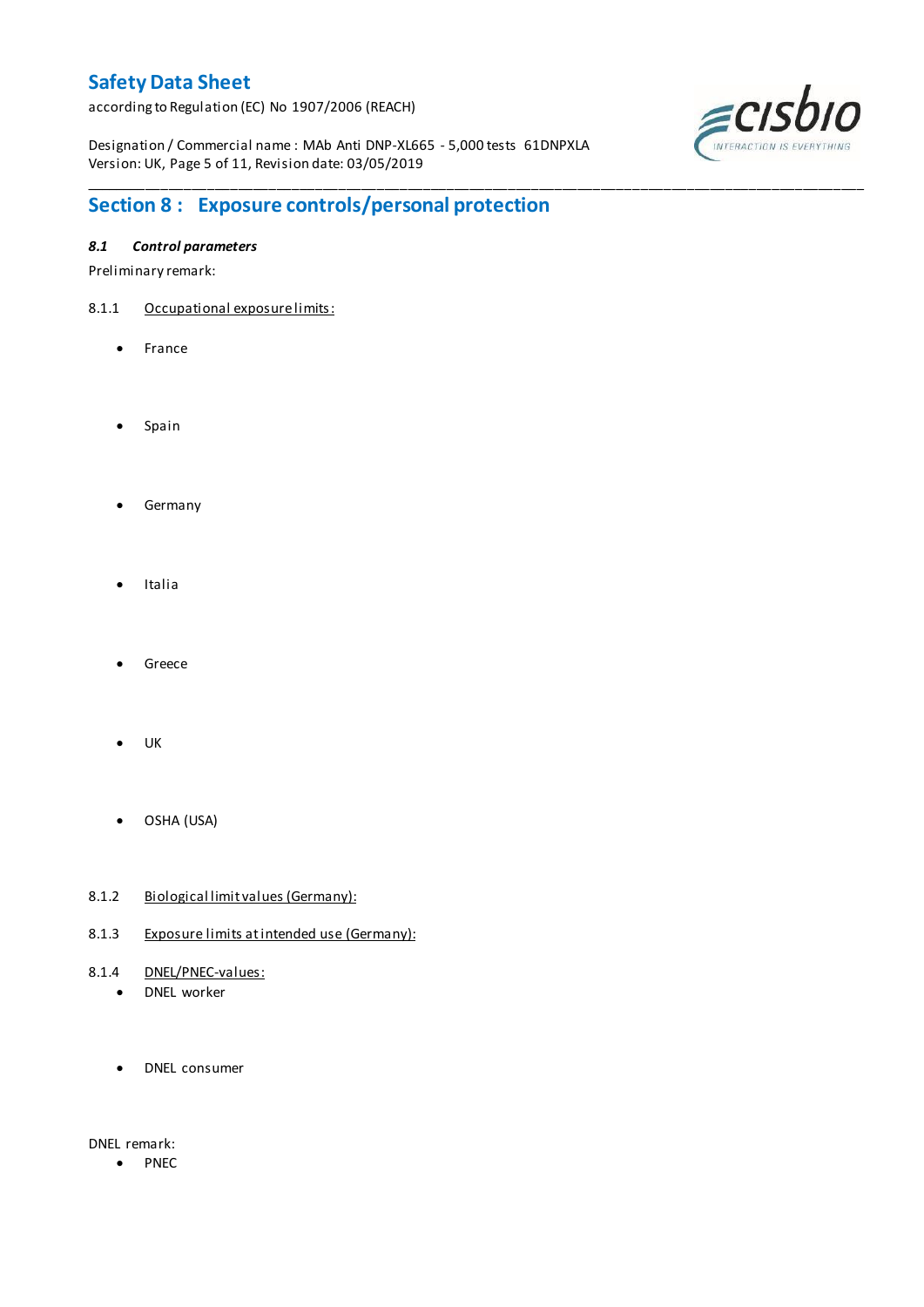according to Regulation (EC) No 1907/2006 (REACH)

 $ECIS$ 

Designation / Commercial name : MAb Anti DNP-XL665 - 5,000 tests 61DNPXLA Version: UK, Page 6 of 11, Revision date: 03/05/2019

PNEC remark: Control parameters remark:

#### *8.2 Exposure controls*

- 8.2.1 Appropriate engineering controls:
- 8.2.2 Personal protective equipment:

**Eye / Face protection**: Safety glasses with side-shields ;

**Skin protection**:Gloves ; Laboratory coats ;

**Respiratory protection**:Ensure adequate ventilation ;

**Thermal hazards**:

8.2.3 Environmental exposure controls:

## **Section 9 : Physical and chemical properties**

#### *9.1 Information on basic physical and chemical properties*

**Annearance** 

| n                     |       |
|-----------------------|-------|
| Physical state        | Solid |
| Colour                | Blue  |
| Odour                 |       |
| Odour threshold (ppm) |       |

\_\_\_\_\_\_\_\_\_\_\_\_\_\_\_\_\_\_\_\_\_\_\_\_\_\_\_\_\_\_\_\_\_\_\_\_\_\_\_\_\_\_\_\_\_\_\_\_\_\_\_\_\_\_\_\_\_\_\_\_\_\_\_\_\_\_\_\_\_\_\_\_\_\_\_\_\_\_\_\_\_\_\_\_\_\_\_\_\_\_\_\_\_\_\_\_\_\_\_\_\_

|                                                             |                                           | Value | Concentration<br>(mol/L) | Method | Temperature (°C) | Pressure (kPa) | Remark |
|-------------------------------------------------------------|-------------------------------------------|-------|--------------------------|--------|------------------|----------------|--------|
| pH                                                          |                                           |       |                          |        |                  |                |        |
| Melting point (°C)                                          |                                           |       |                          |        |                  |                |        |
| Freezing point (°C)                                         |                                           |       |                          |        |                  |                |        |
| Initial boiling point/boiling range (°C)                    |                                           |       |                          |        |                  |                |        |
| Flash point (°C)                                            |                                           |       |                          |        |                  |                |        |
| Evaporation rate (kg/m <sup>2</sup> /h)                     |                                           |       |                          |        |                  |                |        |
| Flammability (type : ) (%)                                  |                                           |       |                          |        |                  |                |        |
| Upper/lower<br>flammability or explosive<br>limits          | Upper explosive limit<br>(%)              |       |                          |        |                  |                |        |
|                                                             | Lower explosive limit (%)                 |       |                          |        |                  |                |        |
| Vapour pressure (kPa)                                       |                                           |       |                          |        |                  |                |        |
| Vapour density (g/cm <sup>3</sup> )                         |                                           |       |                          |        |                  |                |        |
|                                                             | Density (g/cm <sup>3</sup> )              |       |                          |        |                  |                |        |
| Densities                                                   | Relative density (g/cm <sup>3</sup> )     |       |                          |        |                  |                |        |
|                                                             | Bulk density (g/cm <sup>3</sup> )         |       |                          |        |                  |                |        |
|                                                             | Critical density (g/cm <sup>3</sup> )     |       |                          |        |                  |                |        |
| Solubility (Type: ) (g/L)                                   |                                           |       |                          |        |                  |                |        |
| Partition coefficient (log Pow)<br>n-octanol/water at pH :  |                                           |       |                          |        |                  |                |        |
| Auto-ignition temperature (°C)                              |                                           |       |                          |        |                  |                |        |
| Decomposition temperature (°C)<br>Decomposition energy : kJ |                                           |       |                          |        |                  |                |        |
| Viscosity                                                   | Viscosity, dynamic (poiseuille)           |       |                          |        |                  |                |        |
|                                                             | Viscosity, cinematic (cm <sup>3</sup> /s) |       |                          |        |                  |                |        |
| Oxidising properties                                        |                                           |       |                          |        |                  |                |        |
| <b>Explosive properties</b>                                 |                                           |       |                          |        |                  |                |        |

#### *9.2 Other information:*

No other relevant data available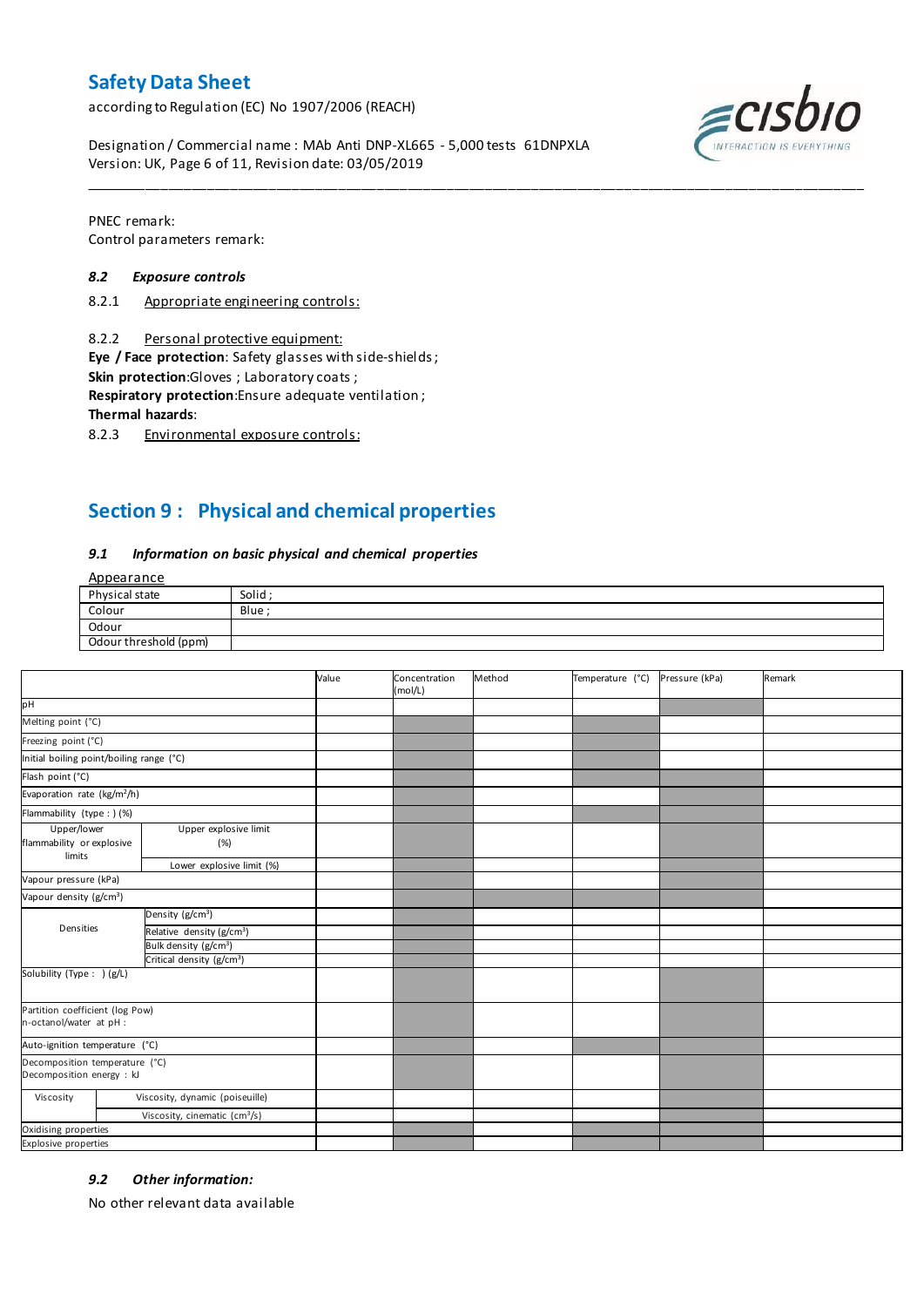according to Regulation (EC) No 1907/2006 (REACH)

Designation / Commercial name : MAb Anti DNP-XL665 - 5,000 tests 61DNPXLA Version: UK, Page 7 of 11, Revision date: 03/05/2019



## **Section 10 : Stability and reactivity**

- *10.1 Reactivity* This material is considered to be non-reactive under normal use conditions. ;
- *10.2 Chemical stability*
- *10.3 Possibility of hazardous reactions*
- *10.4 Conditions to avoid:*
- *10.5 Incompatible materials:*

### *10.6 Hazardous decomposition products:*

Does not decompose when used for intended uses. ; Thermal decomposition can lead to the escape of irritating gases and vapors. ;

\_\_\_\_\_\_\_\_\_\_\_\_\_\_\_\_\_\_\_\_\_\_\_\_\_\_\_\_\_\_\_\_\_\_\_\_\_\_\_\_\_\_\_\_\_\_\_\_\_\_\_\_\_\_\_\_\_\_\_\_\_\_\_\_\_\_\_\_\_\_\_\_\_\_\_\_\_\_\_\_\_\_\_\_\_\_\_\_\_\_\_\_\_\_\_\_\_\_\_\_\_

## **Section 11 : Toxicological information**

Toxicokinetics, metabolism and distribution

### *11.1 Information on toxicological effects*

#### Substances

**Acute toxicity**

Animal data: Acute oral toxicity:

Acute dermal toxicity:

Acute inhalative toxicity:

Practical experience / human evidence: Assessment / Classification: General Remark:

#### **Skin corrosion/irritation**

Animal data:

In-vitro skin test method: In-vitro skin test result: Assessment / Classification:

#### **Eye damage/irritation**

Animal data:

In vitro eye test method: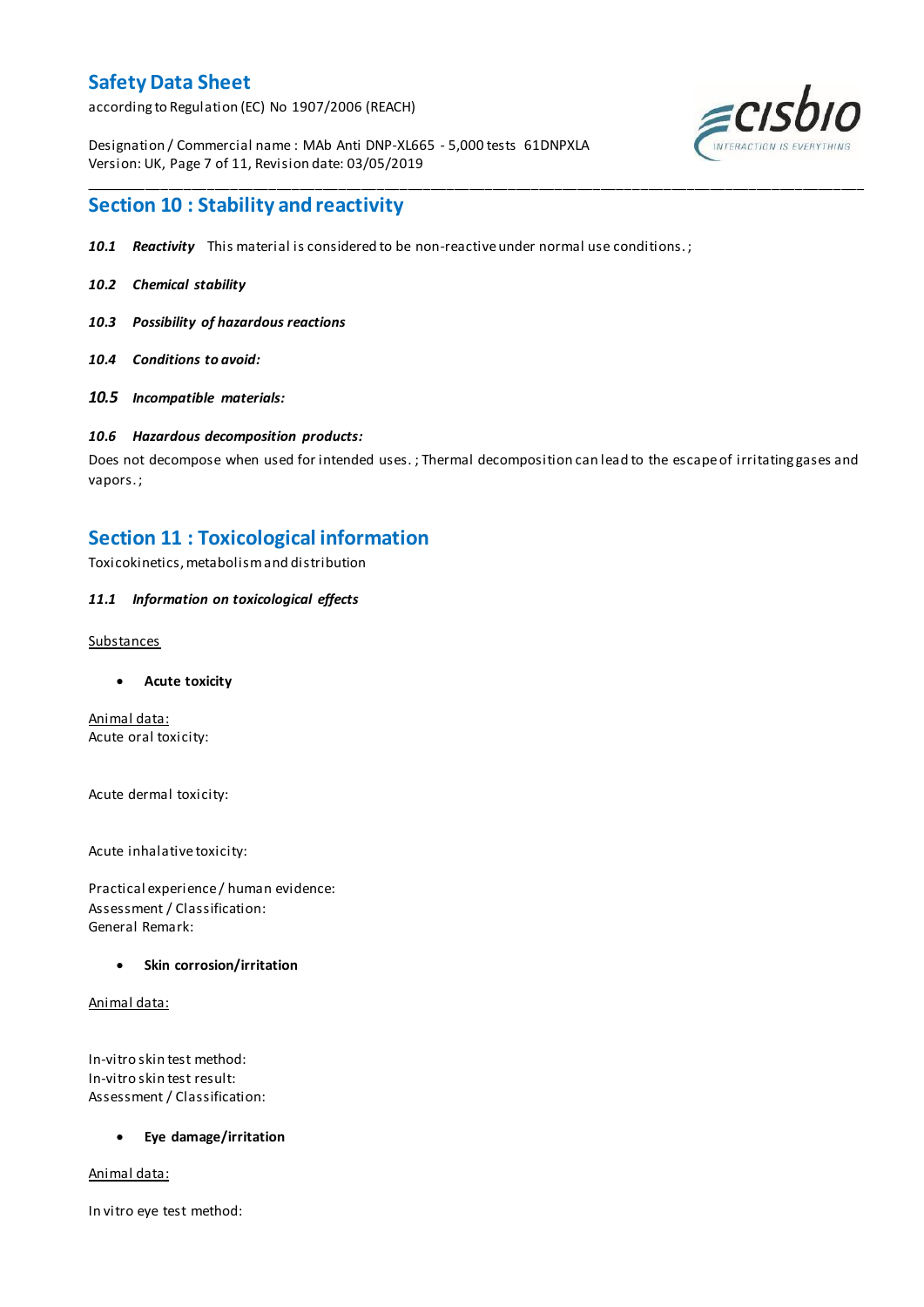according to Regulation (EC) No 1907/2006 (REACH)

Designation / Commercial name : MAb Anti DNP-XL665 - 5,000 tests 61DNPXLA Version: UK, Page 8 of 11, Revision date: 03/05/2019

In vitro eye test result: Assessment / Classification:

#### **CMR effects (carcinogenity, mutagenicity and toxicity for reproduction)**

\_\_\_\_\_\_\_\_\_\_\_\_\_\_\_\_\_\_\_\_\_\_\_\_\_\_\_\_\_\_\_\_\_\_\_\_\_\_\_\_\_\_\_\_\_\_\_\_\_\_\_\_\_\_\_\_\_\_\_\_\_\_\_\_\_\_\_\_\_\_\_\_\_\_\_\_\_\_\_\_\_\_\_\_\_\_\_\_\_\_\_\_\_\_\_\_\_\_\_\_\_

o Germ cell mutagenicity:

Animal data:

Assessment / Classification:

o Carcinogenicity

Practical experience / human evidence: Animal data:

Other information: Assessment / Classification:

o Reproductive toxicity

Practical experience / human evidence: Animal data:

Other information: Assessment / Classification:

Overall assessment on CMR properties:

- **Specific target organ toxicity (single exposure)**
	- o STOT SE 1 and 2

Animal data:

Other information:

o STOT SE 3

Practical experience / human evidence:

Other information: Assessment / Classification:

**Specific target organ toxicity (repeated exposure)**

Practical experience / human evidence: Animal data:

Assessment / Classification: Other information

**Aspiration hazard**

Practical experience / human evidence:

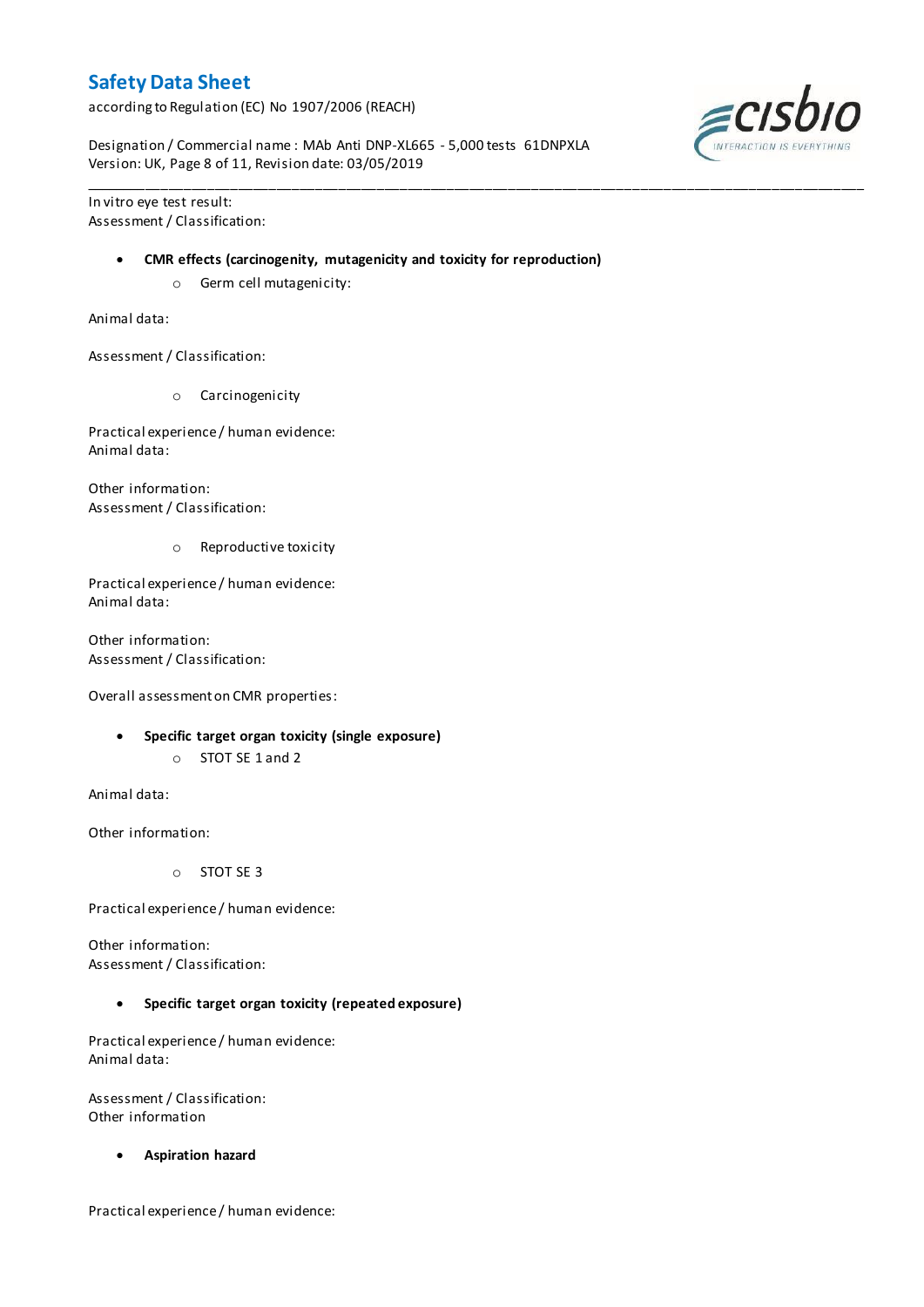according to Regulation (EC) No 1907/2006 (REACH)

Designation / Commercial name : MAb Anti DNP-XL665 - 5,000 tests 61DNPXLA Version: UK, Page 9 of 11, Revision date: 03/05/2019



Experimental data: viscosity data: see SECTION 9. Assessment / Classification: Remark:

11.1.1 Mixtures No toxicological information is available for the mixture itself

## **Section 12 : Ecological information**

In case that test data regarding one endpoint/differentiation exist for the mixture itself, the classification is carried out according to the substance criteria (excluding biodegradation and bioaccumulation). If no test data exist, the criteria for mixture classification has to be used (calculation method); in this case the toxicological data of the ingredients are shown.

\_\_\_\_\_\_\_\_\_\_\_\_\_\_\_\_\_\_\_\_\_\_\_\_\_\_\_\_\_\_\_\_\_\_\_\_\_\_\_\_\_\_\_\_\_\_\_\_\_\_\_\_\_\_\_\_\_\_\_\_\_\_\_\_\_\_\_\_\_\_\_\_\_\_\_\_\_\_\_\_\_\_\_\_\_\_\_\_\_\_\_\_\_\_\_\_\_\_\_\_\_

### *12.1 Aquatic toxicity:*

Acute (short-term) fish toxicity

Chronic (long-term) fish toxicity

Acute (short-term) toxicity to crustacea

Chronic (long-term) toxicity to crustacea

Acute (short-term) toxicity to algae and cyanobacteria

Toxicity to microorganisms and other aquatic plants / organisms

Assessment / Classification:

## *12.2 Persistence and degradability*

Biodegradation:

Abiotic Degradation:

Assessment / Classification:

#### *12.3 Bioaccumulative potential*

Bioconcentration factor (BCF):

*12.4 Mobility in soil*

#### *12.5 Results of PBT and vPvB assessment*

#### *12.6 Other adverse effects:*

Additional ecotoxicological information: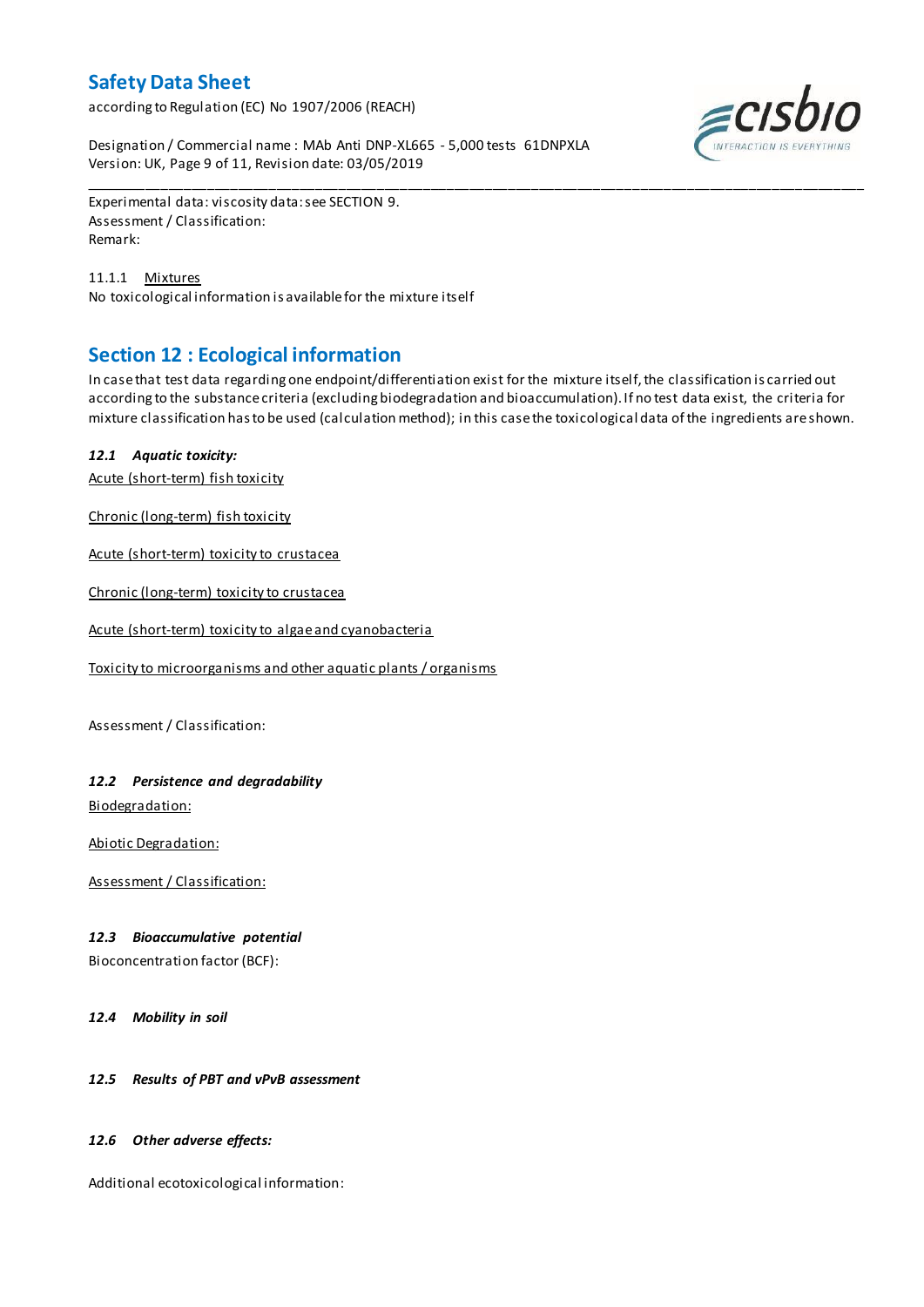according to Regulation (EC) No 1907/2006 (REACH)

Designation / Commercial name : MAb Anti DNP-XL665 - 5,000 tests 61DNPXLA Version: UK, Page 10 of 11, Revision date: 03/05/2019



## **Section 13 : Disposal considerations**

#### *13.1 Waste treatment methods*

Waste treatment options:Dispose of waste according to applicable legislation. ;

# **Section 14 : Transport information**

| <u>ADR/RID/AND/IMDG/IATA</u> |  |
|------------------------------|--|
| UN No.                       |  |
| UN Proper shipping name      |  |
| Transport hazard class(es)   |  |
| Hazard label(s)              |  |
|                              |  |
| Packing group                |  |
|                              |  |

\_\_\_\_\_\_\_\_\_\_\_\_\_\_\_\_\_\_\_\_\_\_\_\_\_\_\_\_\_\_\_\_\_\_\_\_\_\_\_\_\_\_\_\_\_\_\_\_\_\_\_\_\_\_\_\_\_\_\_\_\_\_\_\_\_\_\_\_\_\_\_\_\_\_\_\_\_\_\_\_\_\_\_\_\_\_\_\_\_\_\_\_\_\_\_\_\_\_\_\_\_

#### *Transport in bulk according to Annex II of MARPOL 73/78 and the IBC Code*

| Land transport (ADR/RID)                                             |                                               |
|----------------------------------------------------------------------|-----------------------------------------------|
| Classification code ADR:                                             | Special Provisions for ADR/RID:               |
| Limited quantities for ADR/RID:                                      | Excepted Quantities for ADR/RID:              |
| Packing Instructions for ADR/RID:                                    | Special packing provisions for ADR/RID:       |
| Mixed packing provisions:                                            |                                               |
| Portable tanks and bulk containers Instructions:                     |                                               |
| Portable tanks and bulk containers Special Provisions:               |                                               |
| <b>ADR Tank Code:</b>                                                | ADR Tank special provisions:                  |
| Vehicle for tank carriage:                                           |                                               |
| Special provisions for carriage Packages:                            |                                               |
| Special provisions for carriage Bulk:                                |                                               |
| Special provisions for carriage for loading, unloading and handling: |                                               |
| Special Provisions for carriage Operation:                           |                                               |
| Hazard identification No:                                            | Transport category (Tunnel restriction code): |
|                                                                      |                                               |
| Sea transport (IMDG)                                                 |                                               |
| Marine Pollutant:                                                    | Subsidiary risk(s) for IMDG:                  |
| Packing provisions for IMDG:                                         | Limited quantities for IMDG:                  |
| Packing instructions for IMDG:                                       | <b>IBC Instructions:</b>                      |
| <b>IBC Provisions:</b>                                               | <b>IMO</b> tank instructions:                 |
| UN tank instructions:                                                | Tanks and bulk Provisions:                    |
| EmS:                                                                 | Stowage and segregation for IMDG:             |
| Properties and observations:                                         |                                               |
|                                                                      |                                               |
| Inland waterway transport (ADN)                                      |                                               |
| Classification Code ADN:                                             | <b>Special Provisions ADN:</b>                |
| Limited quantities ADN:                                              | Excepted quantities ADN:                      |
| Carriage permitted:                                                  | Equipment required:                           |
| Provisions concerning loading and unloading:                         | Provisions concerning carriage:               |
| Number of blue cones/lights:                                         | Remark:                                       |
|                                                                      |                                               |
| Air transport (ICAO-TI / IATA-DGR)<br>Subsidiary risk for IATA:      | Excepted quantity for IATA:                   |
|                                                                      |                                               |

Passenger and Cargo Aircraft Limited Quantities Packing Instructions: Passenger and Cargo Aircraft Limited Quantities Maximal Net Quantity :